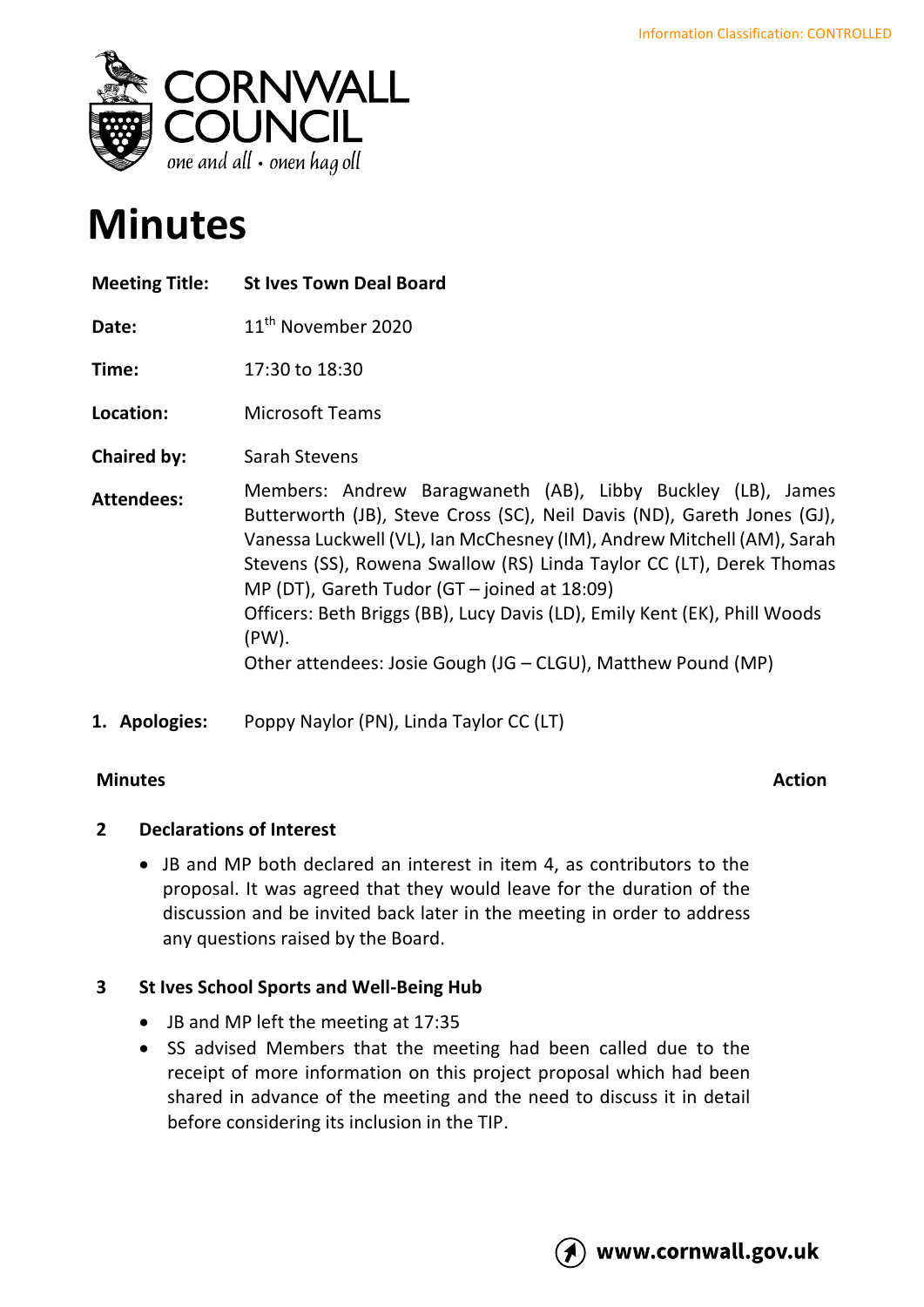- Members undertook extensive discussion about the project, noting the positive aspects and benefits of the project and their will to support the project in some way.
- However, there was concern over the eligibility of the project against the intervention framework, and the large proportion of the fund that this project would require.
- The following questions/considerations were identified:
- Could costs be reduced (potential removal of digital/office, and possibly also pastoral hub at first stage), would the proposers be content with this and, if the project scope were to be reduced, would it fit with the town deal criteria?
- Planning permission, land ownership concern over risks of gaining permissions and costs of acquiring necessary land.
- Overlap between centres included in proposal needs to be rationalised.
- Ownership of project it was not clear that TD Board cannot manage delivery/ongoing costs and maintenance of the project and the school/TPAC would need to confirm willingness to do this.
- Concern costs could escalate from estimate the Board felt that more accurate costs were required.
- Level of engagement with TPAC to date and commitment going forward to be clarified.
- Match funding availability including whether there could be any DfE contribution forthcoming? JG noted that she could have an informal discussion with DfE colleagues as to potential of this.
- **ACTION:** JG to feed back comments from DfE.
- Integration between school and town previously discussed as an aspiration, concern that having all these facilities on the school site would not serve to foster integration.
- Consideration of any potential impact on the leisure centre.
- Tennis centre it was originally thought this redevelopment was not to be included (potential use of covered court by Porthminster club was noted).
- Need to be certain of fit with intervention framework and deliverability, risk of losing £15m of TD funding if the project were to be included in the TIP and subsequently scored low. JG confirmed that funding would not be reallocated to other projects, the level of funding awarded would be reduced.
- There was concern as to whether these questions could be addressed in time to include the project in the TIP bearing in mind internal sign off process prior to Jan submission.
- The initial key questions were identified as follows:
- Is the project eligible against intervention framework?